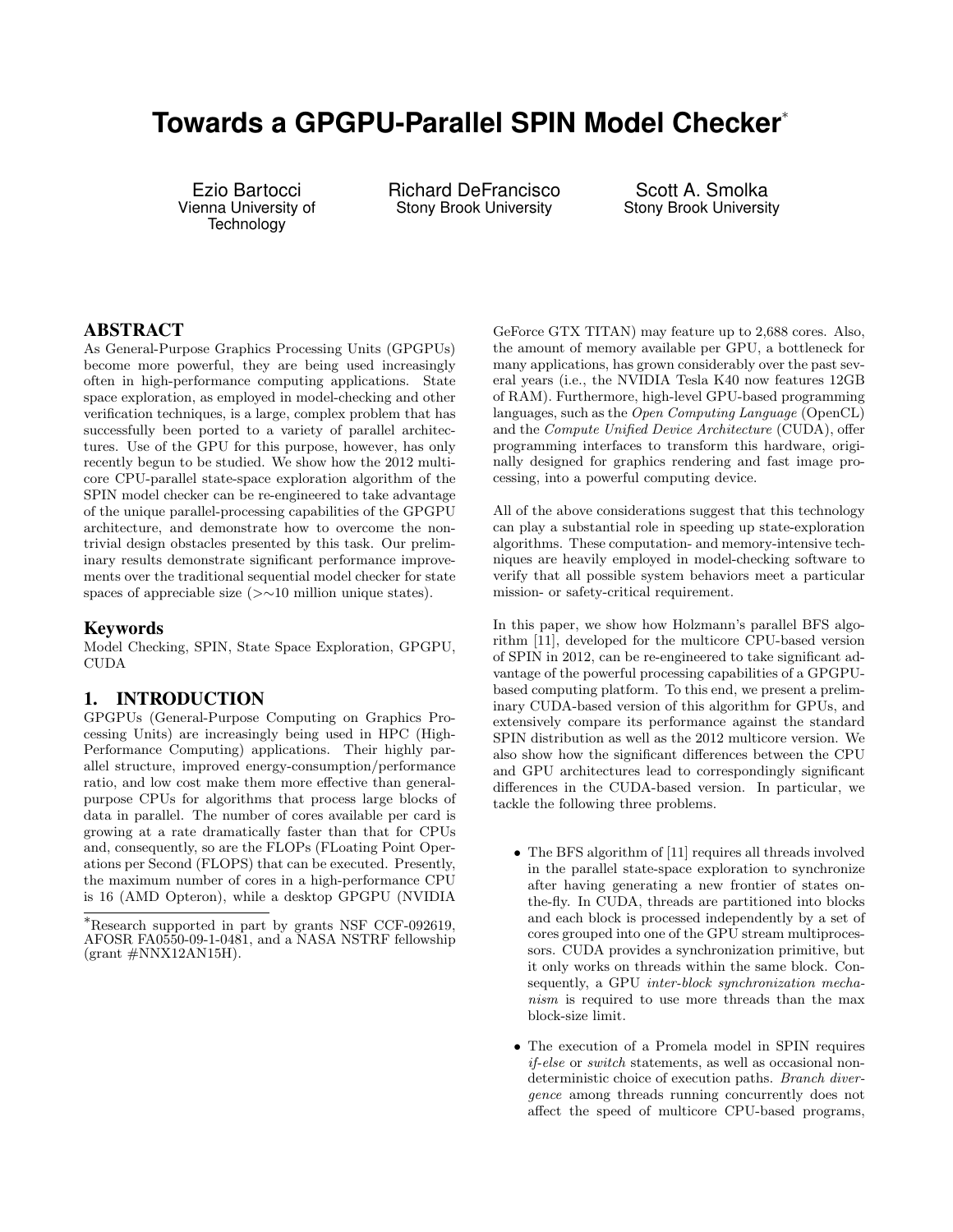since each core has its own independent control unit. This is not the case, however, for their execution on GPUs. Since many cores share a common control unit, any form of branch divergence can have serious performance implications. We show that this can be solved by using proper predication techniques, where conditional statements are replaced by simple multiplications with the predicates.

• The third challenge is the lack of a suitable hash table in which to store and access visited states in a highly parallel fashion. When we started this project, dynamic memory allocation (standard in CPU-based implementations) on the GPU device was not yet supported in CUDA. As such, in this preliminary version, our implementation relies on Cuckoo hashing, as described in [1, 2] and available in the CUDA Parallel Primitives library.

Our preliminary results are very promising, with speedups of up to 7.26x unique-states-per-second visited over traditional SPIN, and 1.26x that of multicore SPIN. While small problem sizes (state spaces in the low millions or less) can impose significant overhead penalties on our system, our implementation exhibits very good performance for larger problem sizes in the 10-100 million states range. Although there are ultimately limits on the problem sizes we can handle due to limits in GPU memory, this ceiling continues to rapidly increase as available GPU memory continues to double.

The rest of the paper develops along the following lines. Section 2 considers related work. Section 3 provides an overview of the GPU architecture and the CUDA programming model. Section 4 focuses on the design and implementation of our GPU-based approach to state-space exploration. Section 5 presents and compares our experimental results with those for current CPU-based and multicorebased SPIN implementations. Section 6 offers our concluding remarks and directions for future work.

## 2. RELATED WORK

Parallel state-space exploration and model checking have been active areas of research for over a decade. While much progress has been made, efforts to utilize the low-cost massive parallelism of the GPU to solve these problems remain in their infancy.

In 2005, the SPIN model checker was extended to support dual-core processors, using a nested depth-first search algorithm to check both safety and liveness properties [12]. This approach essentially consists of two searches, where the first expands the state space forward and the second checks backwards edges from previously visited states. A core is dedicated to each search. Scaling support of up to n cores for safety properties was included, but this version required a fair degree of tuning and load balancing that would be eliminated in the 2012 multicore implementation. Although a distributed model checker had previously been developed [6], the dual-core version of SPIN was the first widely adopted parallel model checker.

Brim's research group sought to avoid the naturally sequential depth-first postorder found in dual-core SPIN's nested

DFS algorithm by leveraging the parallelism in breadth-first reachability analysis on both distributed [18] and multicore systems [4]. They primarily accomplished this via two algorithms: One Way Catch Them Young (OWCTY) and Maximal Accepting Predecessors (MAP). OWCTY works by removing vertices from the graph if they have either no successors or if they cannot reach an accepting vertex. This process is repeated until either no vertices remain, or the remaining vertices all fall on an accepting cycle.

The MAP algorithm is based on the idea that any accepting vertex on an accepting cycle must be its own predecessor. Instead of checking every accepting vertex, representatives are chosen based upon the linear ordering of the vertices and these representatives are checked to see if they lie on an accepting cycle. If all of the representatives fall outside of a cycle, they are removed and the process is repeated until either there are no vertices remaining or a representative falls on an accepting cycle. As both algorithms are constructed by repeatedly performing parallel reachability analysis, any improvements made on parallelizing BFS would consequently improve the performance of these liveness-checking algorithms. While we have yet to implement such liveness checks with our new BFS implementation, this remains a strong possibility for our future work.

The 2012 multicore version of SPIN takes off where the 2005 version left off by increasing the performance of parallel breadth-first search, while decreasing the complexity of the algorithm [11]. Holzmann's parallel BFS algorithm (see Algorithm 1) requires two lists and a set of visited states  $S$ , which is initially empty. The two lists hold the vertices in the frontier and their successors, respectively. On each iteration of the algorithm, the vertices in the frontier list are expanded and removed from the list and their successors are checked against S to see if they have been visited before. If they are not in S, they are added to S and to the successor list; this is where, in the model checker-specific version of the algorithm, safety properties are checked for violation. Once every member of the vertex list has been expanded and the list is empty, a global synchronization occurs and the successor list and frontier list switch roles. This synchronization is a necessary step to guarantee a global breadth-first behavior. The former successor list is now a full frontier and the process can be repeated until exploration is complete.

In addition to being simple to implement, Holzmann's algorithm is inherently parallel and features good load-balancing behavior. Race conditions are avoided by having the lists implemented as source-destination grids and S as a lock-free hash table [15, 16, 17]. Processor core w reads frontier vertices from row w of the frontier list and writes to column w of the successor list. The rows that successors are written to are randomized, and this randomization is what results in naturally good load-balancing. Since each core reads and writes to locations that only that core may access, no locks are required for these lists. Our system takes these various features of the 2012 multicore SPIN algorithm and applies them to the GPU architecture.

As for GPU-based state space exploration, until recently, most efforts focused on a priori graph exploration, as opposed to generating new states on-the-fly [3, 8, 10, 13, 14].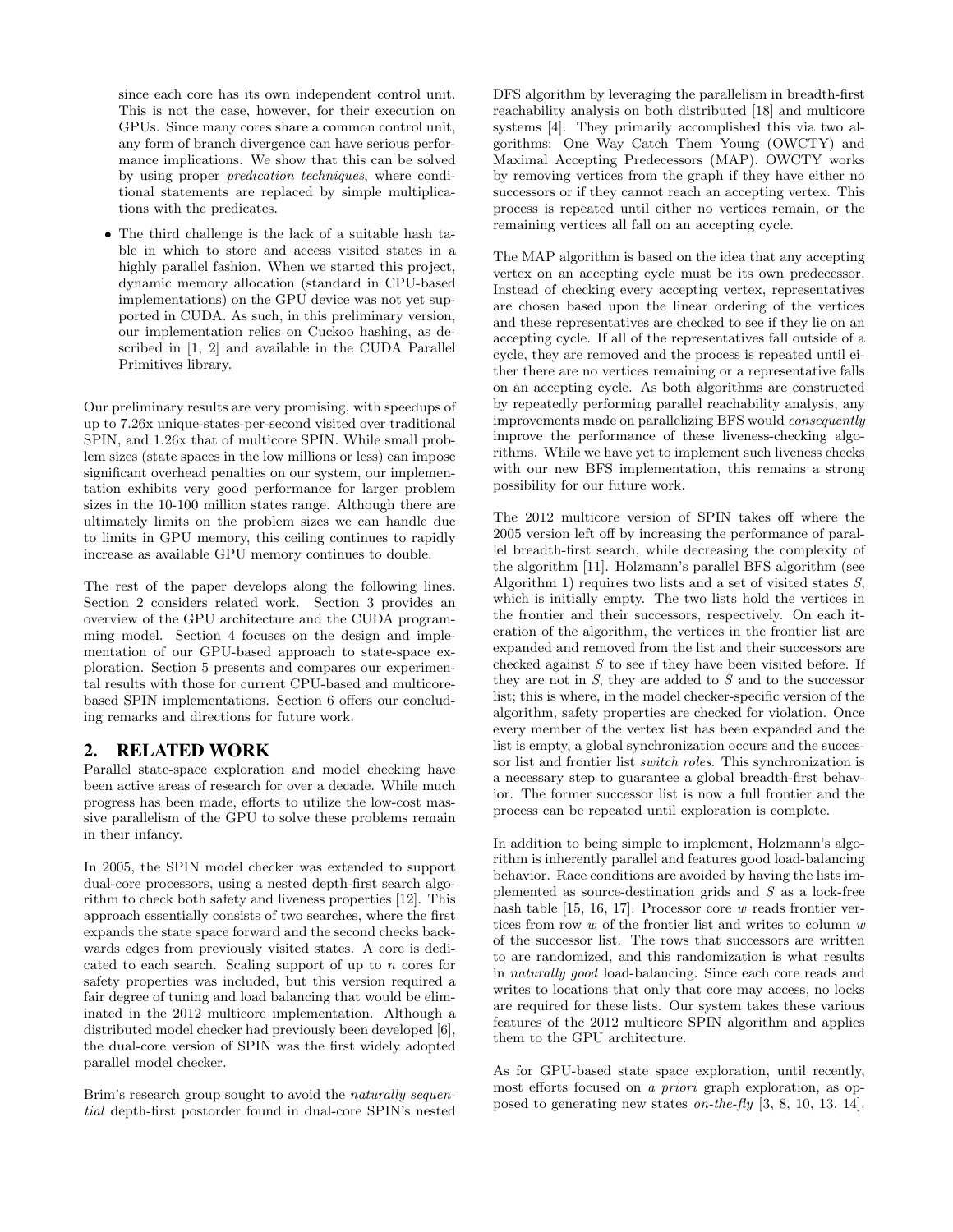#### Algorithm 1 Parallel BFS Algorithm [11]

```
1: global done = false2: global t = 03: global S = \{\} b statespace set.
4: global Q[0][1 \cdots N][1 \cdots N] = \{\} \triangleright successor set.
5: global Q[1][1 \cdots N][1 \cdots N] = \{\} > successor set.
6: global idle[1 \cdots N] = false \triangleright all elements.
7: safety property f
8:
9: add s_0 to Q[0][1][1] and to S \Rightarrow initial state.
10:
11: search(w: 1 \cdots N) \triangleright N workers.
12: \textbf{local } ot = t13: do
14: for each q \in \{1 \cdots N\}15: for each s \in Q[t][w][s]16: delete s from Q[t][w][s]17: for each successor s' of s18: if s' \notin S19: add s' to S
20: if s' violates f
21: report error
22: else
23: w' = choose random 1 \cdots N24: add s' to Q[1-t][w'][w]25: end if
26: end if
27: end for each
28: end for each
29: end for each
30: idle[w] = true \triangleright one element
31: if (w == i)32: wait until all idle[1 \cdots N] == true33: if (all Q[1 - t][1 \cdots N][1 \cdots N]empty)
34: \qquad \qquad done = true35: else
36: idle[1 \cdots N] = false \triangleright all elements
37: t = 1 - t38: end if
39: end wait
40: else
41: wait until t \neq o t or done
42: \qquad \qquad \sigma t = t43: end wait
44: end if
45: while ! done
46: end search
```
While these approaches provide significant insights into graph programming on the GPU, including uncovering techniques for inter-block synchronization we would use in our own application [21], generally speaking, this is the easiest part of the searching problem. In the case of reachability analysis, for example, knowing the graph a priori means the analysis is essentially complete to begin with.

More recently, there has been work on on-the-fly GPU searches like our own. The first such implementation was a GPUbased bit-state hashing algorithm, which used the GPU to generate new states with enabled transitions, and the CPU for duplicate detection [9]. Our system both generates new

states and checks for past visitation without relinquishing control from the GPU. We also use full explicit states with visitation guarantees instead of bit-states, which hold no such claim. The space-saving benefits, however, of bit-state hashing is significant. The larger problem scales enabled by turning away from explicit states in favor of bit-state hashing are very attractive. As such, we will likely include a bit-state option for our system in the future.

Perhaps the most apt comparison to our system would be to the recent work of Wijs and Bošnački [20]. While we both have full state descriptions and are working on the same problem, our methodology is very different. Wijs and Bošnački encode states as an  $n$ -ary vector of process LTSs, along with a vector of synchronization rules. Each entry in the rule vector is composed of a vector of relevant processes and the result of the rule. We instead use global state vectors like in SPIN, with global variables at the head of the vector followed by access-isolated local-state information for each process. Their transition labels are strings encoded as integers, and use extra bits for items such as "rule applicability" in order to fill out 32-bits. Also, the way they fetch and push states, based upon their hashing structure, does not guarantee strict BFS behavior. Our state generation involves computing all transitions for each global state vector, including those not currently enabled. The result is applied as a minimum sequence of bit masks to the original vector, with disabled transitions automatically computing as the identity mask. This technique removes branching while maintaining the integrity of the new states.

While they initially planned on using the same cuckoo hashing as us [1, 2], their state representation exceeding 64-bits broke the atomicity guarantees of checking and adding to the hash table. Since our global state vectors are 64-bit, we do not have this problem and were able to use the existing tables. Wijs and Bo˘sna˘cki instead created a hashing scheme combining double-hashing with buckets and linear probing, and used the hash table as a vehicle for load balancing. Our load balancing is achieved using the same above-mentioned techniques deployed in the 2012 multicore SPIN implementation. So while we solve the same problem, our two systems are intrinsically different techniques.

## 3. CUDA PROGRAMMING MODEL

CUDA is a general-purpose parallel-computing architecture and programming model leveraging the parallel compute engine in NVIDIA GPUs. As illustrated in Fig. 1, the GPU architecture is built around a scalable array of N multithreaded Streaming Multiprocessors (SMs), made up of M Stream Processor (SP) cores  $(M = 192$  in the current Kepler NVIDIA cards). Each core is equipped with a fully pipelined integer arithmetic logic unit (ALU) and a floating point unit (FPU) that executes one integer or floating point instruction per clock cycle. The CUDA parallel computing model uses tens of thousands of lightweight threads assembled into one- to three-dimensional thread blocks. A thread executes a function called the kernel that contains the computations to be run in parallel; each thread uses different parameters. Threads located in the same thread block can work together in several ways. They can insert a synchronization point into the kernel, which requires all threads in the block to reach that point before execution can continue.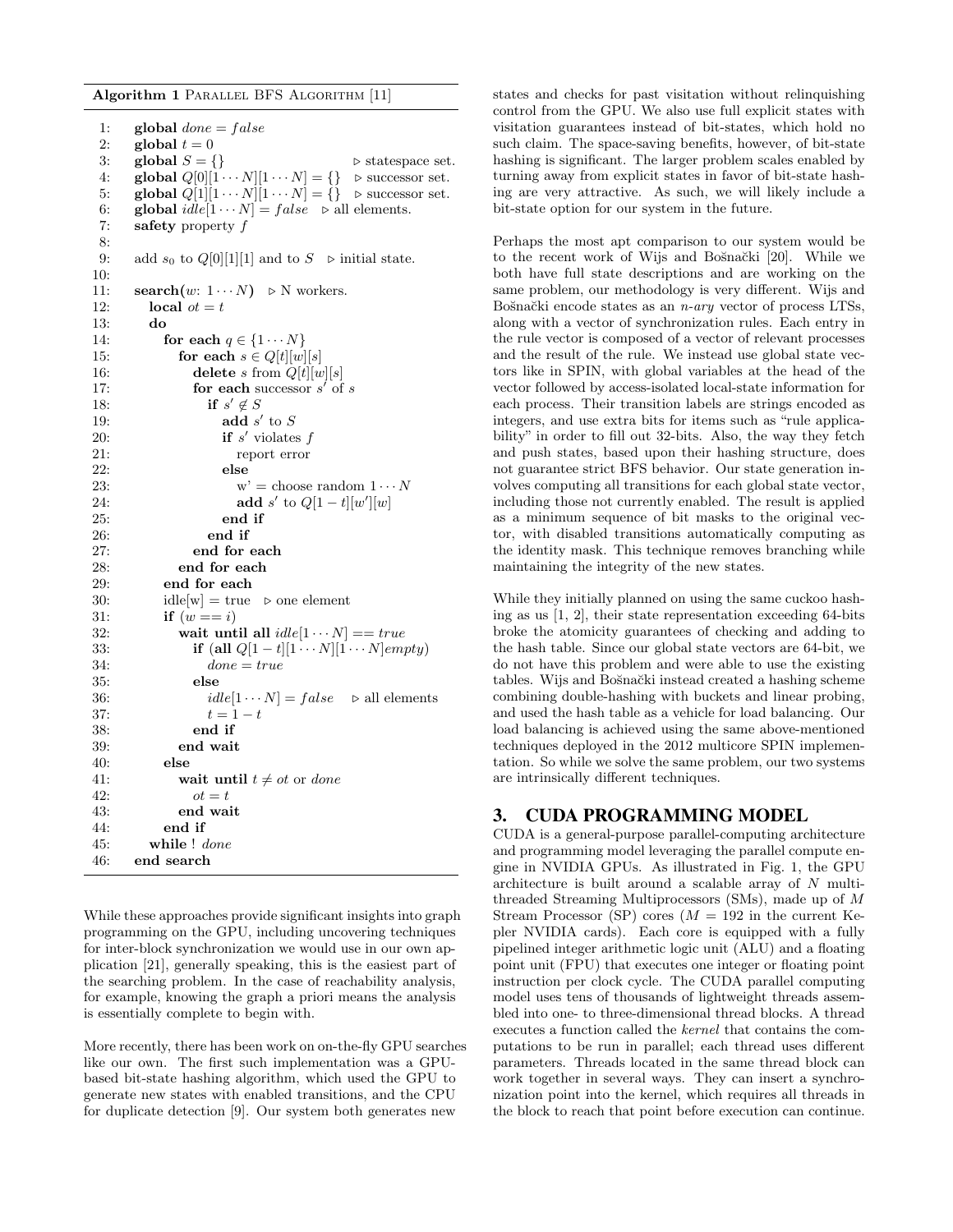

Figure 1: GPU Architecture.

They can also share data during execution. In contrast, threads located in different thread blocks cannot communicate in such ways and essentially operate independently. Although a small number of threads or blocks can be used to execute a kernel, this arrangement would not fully exploit the computing potential of the GPU.

Different types of memory are available for use in CUDA, and their judicious use is key to performance. The most general is global memory, to which all threads have read/write access. The generality of global memory makes its performance less optimized overall, so it is important that access to it be coalesced into a single memory transaction of 32, 64, or 128 bytes. Constant memory is a cached, read-only memory intended for storing constant values that are not updated during execution. All instances of a kernel may access these values regardless of location. Texture memory is another cached, read-only memory that is designed to improve access to data with spatial locality in up to three dimensions. Additional, significantly faster levels of memory are available within an SM, including 16-64KB of registers partitioned among all threads. As such, using a large number of registers within a CUDA kernel will limit the number of threads that can run concurrently. Finally, local memory is invoked when a thread runs out of available registers. CUDA library functions in the host code run on the CPU and administer such tasks as kernel execution and memory management. In addition, each SM has a shared memory region (16-48KB). This level of memory, which can be accessed nearly as quickly as the registers, facilitates communication between threads and can be used as a programmercontrollable memory cache.

## 4. SYSTEM DESIGN

While fundamentally our work can be seen as a GPU translation of the multicore SPIN algorithm, the particulars of the architecture, as mentioned previously, have had great influence on our overall design. Key considerations have been made to minimize memory footprint, eliminate branching where possible, be conscious of the type of memory used for each structure, and to remove the communication bottleneck with the CPU.

## 4.1 Non-blocking State Space Exploration on the GPU

Perhaps "nonblocking" is a misnomer, since, by its nature, Breadth-First Search waits to visit every node at a particular depth before continuing to the next depth. That aside, concurrent systems frequently require locks to any shared data structure to avoid unexpected behavior. Additionally, in the case of the GPU, inter-block communication and synchronization is often achieved through a return over the BUS to the CPU. While we maintain global BFS behavior, the new frontier is divided among threads in a lock-free manner, and our multiple thread blocks are synchronized on the GPU device without the costly return to the host CPU.

As briefly discussed in Section 2, the 2012 multicore version of SPIN [11] uses a source-destination grid in order to have each core assign successors to other cores. Since our goal was originally to replicate multicore SPIN on the GPU, we have adopted this method. The reserved space for each thread allows for work assignment without the need for locking; each thread has exclusive access to where it writes, so there are never any race conditions. Since we maintain global BFS behavior, threads read from and write to our queues at different times, so that potential source of unexpected behavior is also removed. Random assignment of frontier nodes to new threads via these queues gives us the same naturally good load balancing that multicore SPIN enjoys.

Structurally, our algorithm is quite similar to that found in Section 2. Each thread removes a state from its queue, generates successors, checks to see if the successor has been previously visited or violates the property, and if that is not the case, assigns the successors to random new threads for the next round. A "round" lasts until all the states in each queue have had their successors expanded and assigned to new threads. Then the process repeats with the successor states, and continues to do so until all states have been exhausted. When a round completes, synchronization occurs.

In CUDA, threads within a block can be synchronized with a  $\equiv$ syncthreads() call, but traditionally the only way to synchronize multiple blocks of threads has been with a return to the host program on the CPU. Since this requires sending data over the BUS on the motherboard, this is a costly operation that is frequently a bottleneck for GPGPU programming. [21] describes a simple technique called fast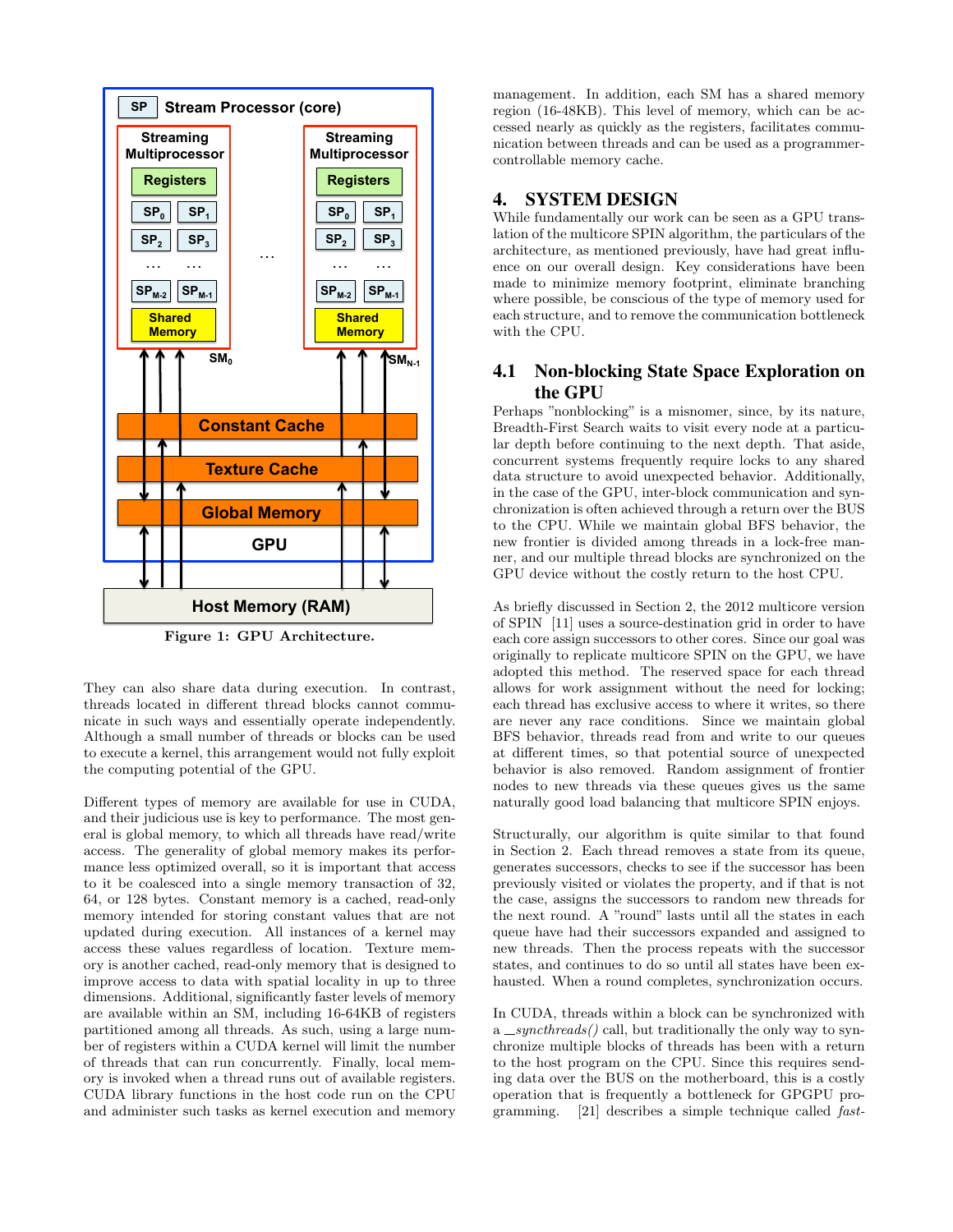barrier synchronization (see Algorithm 2), which lets multiple blocks synchronize with each other while remaining on the GPU. With  $N$  blocks, the  $0th$  thread of each block  $i$  sets the ith value of an input array to a common goal value. The first N threads of block 1 continuously check on their corresponding locations in the input array for that goal value, and update the ith location in an output array with the goal value when it is found. The  $\equiv$ syncthreads() function is called by each thread in block 1 before updating the output array, to keep that block synchronous. The  $0$ th thread in each block will continue to wait until its value in the output array is the goal, at which point it will call  $\_\mathit{syncthreads}()$ within its block and continue execution. Including this simple function to our code has allowed us to call the kernel once at the start of GPU execution, and continue running on the GPU until the exploration is complete.

Algorithm 2 FAST-BARRIER SYNCHRONIZATION [21] 1:  $\_\_\$ {device\\_\}void syncblocks(int N, int  $*$  in, int  $*$  out) { // thread ID in a block 2: int tid\_in\_blk = threadIdx.x; 3: int nBlockNum = gridDim.x; 4: int bid = blockIdx.x; //only thread 0 is used for synchronization 5: if  $(tid_in_b)$ k  $== 0$ ) { 6:  $\text{in}[\text{bid}] = \text{N};$ } 7: if  $(bid == 1)$  $\mathbf{f}$ 8: if (tid\_in\_blk < nBlockNum)  $\{$ 9: while  $(in [tid_in_b] != N)$ {//Do nothing here} } 10: syncthreads(); 11: if (tid\_in\_blk < nBlockNum)  $\{$ 12:  $\text{out}[\text{tid_in_b}]\mathbf{l} = \mathbf{N};$ } } 13: if  $(tid_in_b)$ k  $== 0)$ { 14: while  $(\text{out}[bid] != N)$ {//Do nothing here} } 15: syncthreads(); }

## 4.2 State Generation

Another point which was touched upon in Section 2 is that, for reachability analysis and other interesting verification problems, an a priori graph search is much easier and less useful than generating new states in the graph on-the-fly. Ideally, entire graphs should be propagated from an initial state and a list of rules for generating new states.

The SPIN model checker creates this list of rules at compile time when pre-processing a Promela file as input. Specifically, SPIN's pan.m and pan.r files describe the rules for forward and reverse state transitions, respectively. As we are currently aiming to check safety properties only via BFS, we only concern ourselves with the pan.m file. This file is essentially comprised of a giant switch statement, detailing how each process type can change local and global data. In general, the size of this switch is bounded by the number of unique process types, not the total number of processes. As an example, with the Dining Philosophers problem, 5 philosophers and 15 philosophers will have the same pan.m file. This scaling behavior is great for the GPU, since it means these descriptions can be stored in the smaller, faster memory types for even quite large problems. Unfortunately, the fact that transition rules are listed in a switch makes this file unusable on the GPU.

While the GPU is a massively parallel computing platform, one of the drawbacks is how it handles branching behavior. CUDA, and programming for the GPGPU in general, is strongest when the same instruction, or sequence of instructions, is applied many times in parallel to different data. This is often referred to as a SIMD (Single Instruction, Multiple Data) or SIMT (Single Program, Multiple Thread) approach to parallelism. While the CUDA compiler will not reject an if-else or switch statement, there is a somewhat harsh performance penalty to be paid for including branching. Normally, if your code featured a branch where 50% of cases took the if path and 50% the else path, this would total to 100% execution time, assuming each path is the same time complexity. With CUDA, even if logically the same 50-50 split should occur, it would have each thread execute both paths and only keep the data from the logically correct executions. This means the same 50-50 split would take not 100% but 200% execution time. While this may not be terrible in some cases (since a 2x penalty compared to a sequential CPU program is not terrible if you are using 200+ threads to speed up the computation), the problem really lies in what is known as branch divergence. Since most instructions in CUDA are performed by warps of threads, usually 32, branching imposes two problems. First, you cannot explicitly designate smaller numbers of threads to take each path in a branch by breaking it up into multiple instructions to be computed by half-warps or smaller; a warp is the smallest unit you can work with. Second, if you are scheduling multiple tasks for different warps and one has to handle branching, this can greatly impact scheduling. If all other warps are supposed to synchronize with the branching warp, they now all suffer the performance penalty of that branching warp. And while the 200% penalty may not be much, many of the switch statements in the  $pan.m$  files have  $>20$  different cases- more than a 2000 $\%$  performance penalty!

Since the scaling behavior of  $pan.m$  is appealing, but the penalty of using it as-is would be exceedingly harsh, we required a GPU-friendly translation. Our goal became to change the different instructions described in the switch into a single, common, instruction per program, merely with different values. The result was a small template resembling the pan.m file, but without branching. This template also had great influence on our state format; much like SPIN,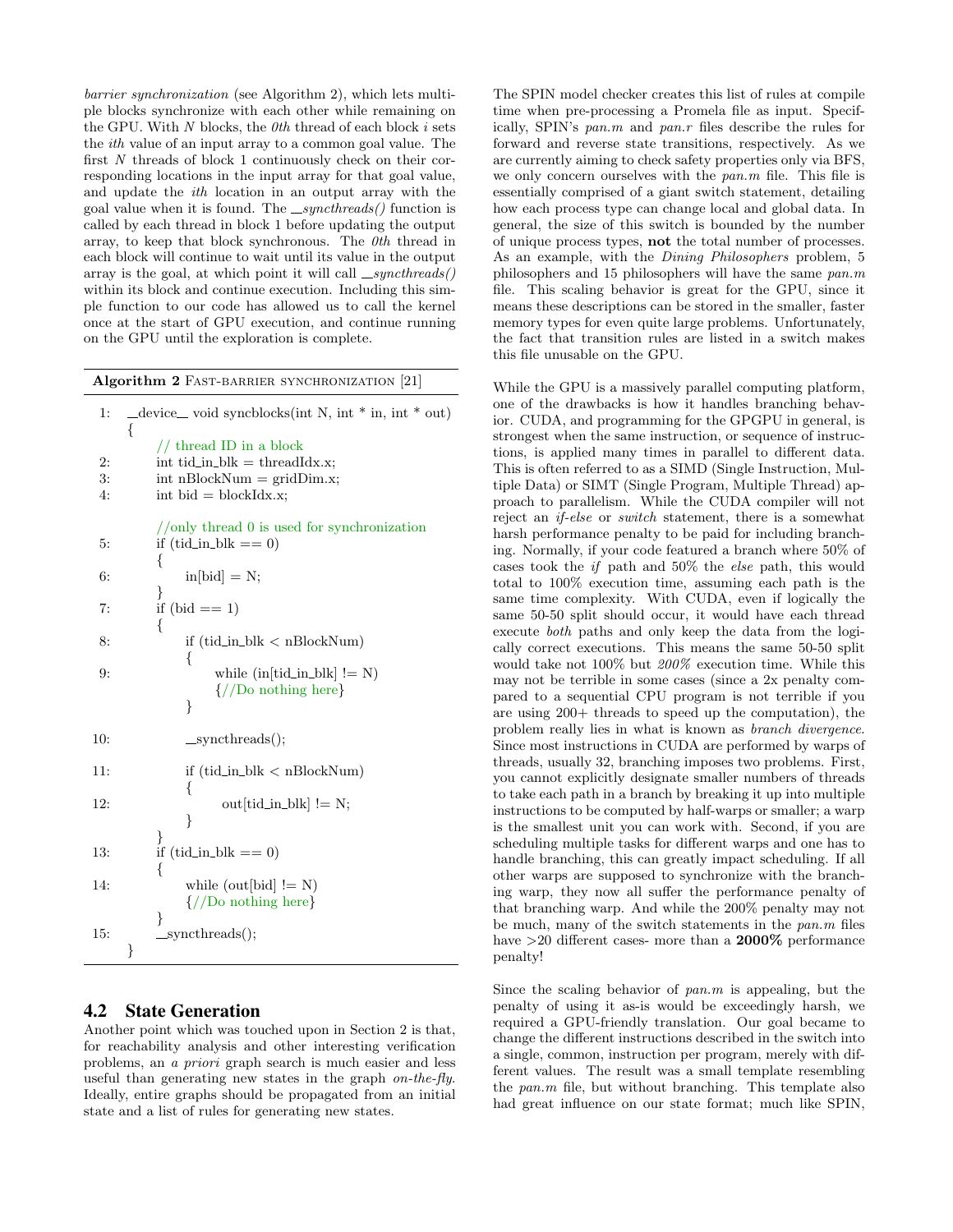we use global state vectors containing both global variables and process-local state information. Each of our global state vectors are encoded as single 64-bit integers and masks are selected based upon a combination of the bits describing locally relevant global variables and the current local state of the process. This is not to say that we use branching; technically speaking, all of the available bit masks are always applied, but those which are not enabled simply compute to 0. This is demonstrated in Algorithm 3. The comments show an if-else branching structure, but both branches are added to the state s. The irrelevant path adds 0, leaving no influence on the newly generated state. On top of eliminating branching from SPIN's switch statement, we use the same method to remove branching from nondeterminism. Lines 10-13 of the algorithm show an example of how nondeterministic choice is covered by our system. Currently these functions are produced manually, but since this is normally a pre-processing step in SPIN and other model checking programs, not part of the actual execution, and our encoding contains no more information than the original pan.m file, this is not an enormous issue. We do, however, have plans to make this encoding automatically parsed from Promela or Promela-like input in the near future.

As a simple example of our global state vectors and transition application, we offer the Dining Philosophers problem. The global state vector features one bit for each chopstick followed by two bits to describe each philosopher's local state, for a total of 3N bits per philosopher. A chopstick is either available (1) or in-use (0), and a philosopher has either no sticks  $(00)$ , the stick to its left  $(01)$ , both sticks  $(11)$ , or the stick to its right (10). Each philosopher picks up the left stick first and does not relinquish it until it has taken the right stick (and presumably eaten); the left stick is also the first stick put down by each philosopher. When trying to generate a new state, a philosopher process will take the values of the stick to its left and right and its own local state to determine enabled transitions. If there is a transition enabled by these bits, the resulting bit-mask will be applied to those sticks and local state, and they will be integrated into the global state vector. The bit-mask does not change the local states of other philosopher processes or sticks that are not locally relevant. If the transition is not enabled (the sticks necessary to make the transition are not available), then the resulting bit-mask is 0 and the state remains the same. Since that state would have already been explored, it does not get further expanded for the next round.

## 4.3 Hashing Techniques

Once states have been generated, they need to be checked for past visitation and stored if they are new. Since this list needs to be checked and updated by many threads at a time without an expensive locking penalty, with each thread needing to check against the entire list, we required a highly parallel (preferably GPU) data structure. Cuckoo hashing, as described in [1], later refined in [2], and available in the CUDA Parallel Primitives (CUDPP) library, seemed to suit our needs. Cuckoo hashing is a very straightforward technique in which each entry in the table gets a total of H, usually 4, unique hash values from H different hash functions. Each item will go to its first location of the table and evict the current entry, if there is one. The evicted entry uses its value and the index it was evicted from to determine which Algorithm 3 ON-THE-FLY STATE GENERATION FOR GPU

 $//i =$  the process id executing  $//d = nondeterministic branch$  $//N =$  number of processes  $//s = current state (64 bits)$ 

//Extract the program counter for process i

- 1: int bshift  $= i * LOGALSTATE_NUMBITS$ ; 2: int pc = (s & (PC\_MASK << bshift)) >> bshift;
- //Store local pc increment 3: int pc\_i =  $(1L \ll bshift);$

//Extract the local/global variables

4:  $j = (s \& (J_MASK << bshift));$ 

5:  $j = j \gg$  (bshift + OFFSET\_J);

- 6:  $pos = (s \& (POS\_MASK << bshift));$
- 7:  $pos = pos \gg (bshift + OFFSET_POS);$ ...................................................................................

```
//Execution of Promela code
     //NCS: if
     //:: j = 1; goto wait;
     //fi;//GPU code
 8: s+=(pc==NCS)*(1-j)<<(bshift+OFFSET_J));s+=(pc==NCS) * (2 \ast pc_i ); //goto wait
     ...................................................................................
     //Handling if and nondeterminism
     //q3: if
     //:: d_step {k<N && (k==i || pos[k]<j);
                    k = k+1;} goto q3;}
     //:: d_step \{pos[j-1] != i || k == N;j = j+1;} goto wait;
     //fi;10: k\text{inc} = (1L \ll (bshift + OFFSET_K));11: \text{jinc} = (1L \ll (\text{bshift} + \text{OFFSET} \cdot \text{J}));12: s+=(pc==Q3)*(d*(k<N)*(k==i || pos_k<i>&lt;</i> i)*k_inc);13: s+=(pc=-Q3)*( (1-d)*(s_j!=i || k==N)*(j_inc-2*pc_i));14: return s;
```
of its hash functions had been used, and then moves in to the slot corresponding to its next hash value. This eviction chain continues until either every item is properly slotted into the table, or the chain grows too large. When the chain grows excessively large an additional hash function is used for a smaller, secondary table called the stash. In practice, the hash values are tuned so the number of items in the stash are minimized and collisions there are avoided.

The hash and stash constants are combinations of a random number generator and a very large prime divisor. The constants are used alongside the global state vector to produce  $H+1$  unique hash values (one for the stash).

While [20] abandoned the use of cuckoo hashing in favor of their own hashing scheme, this was largely due to their state representation. Adding items to the cuckoo hash table and checking entries can only be guaranteed to be atomic for 64-bit or smaller values. Since the states used in [20] are larger than 64-bits in size, they did not have these atomic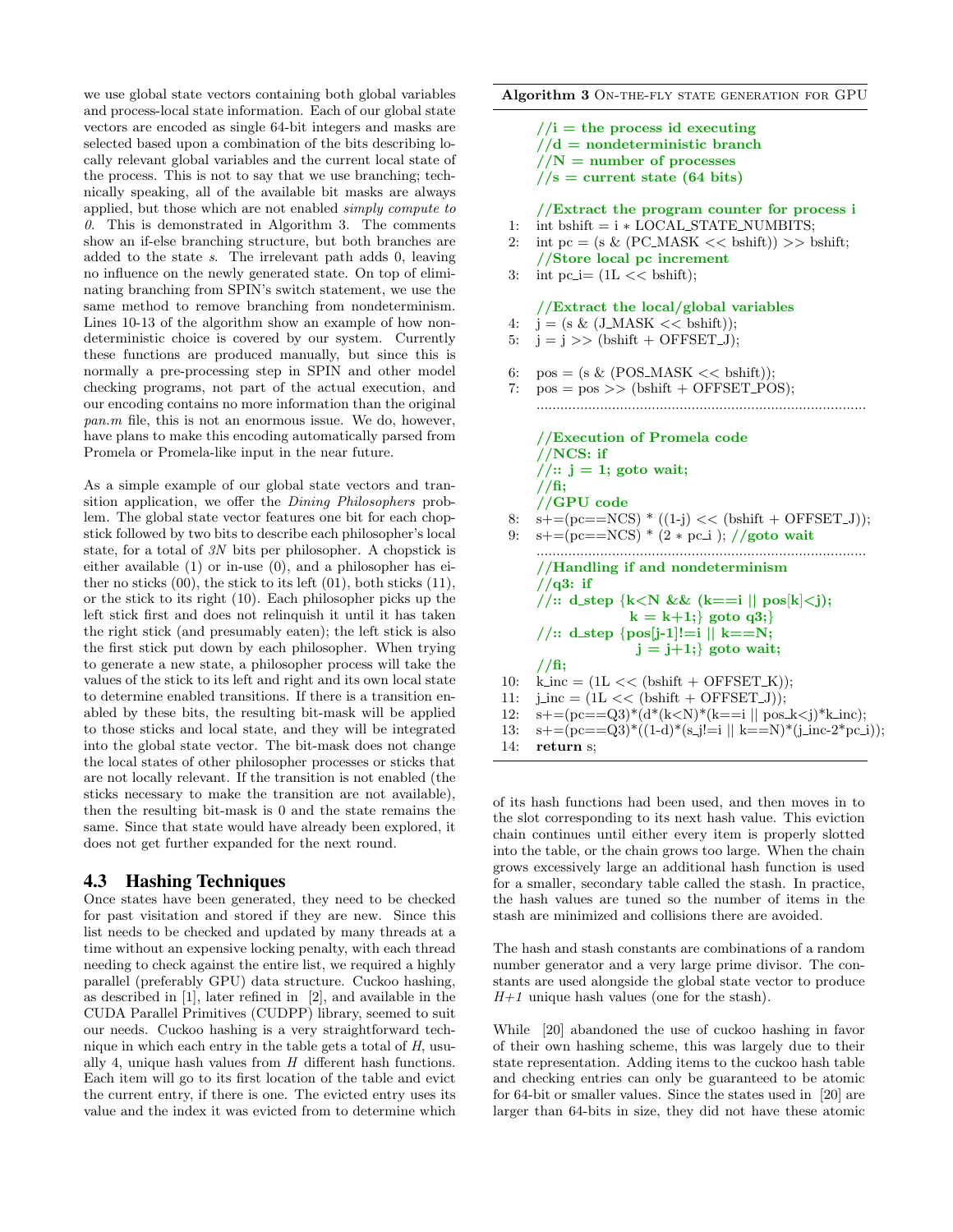properties. Our global state vectors are single 64-bit integers, so we can use cuckoo hashing and preserve these atomic guarantees, without the need of a major re-design.

## 5. RESULTS

All experiments were performed on a 2.93GHz Intel Xeon X5670 processor with 12 logical cores and 30GB shared memory. This system included an EVGA GTX 670 GPU with 2GB global memory, which was used with CUDA version 5.0 for the GPU programs. The SPIN and multicore SPIN experiments used version 6.2.3 of the model checker. Multicore experiments used 11 of the 12 logical cores available, with one core performing the remaining system tasks.

All GPU experiments used 2 blocks of 128 threads each,  $H = 4$  for the hash table, and eviction chains of 30. These values were determined to be optimal in an independent series of experiments (not included in the paper). The exception to this is the number of threads, which is non-optimal for small problems but optimal for larger problems. We chose to keep this value constant to maintain the integrity of the experiments, despite the overhead disadvantage it introduces on smaller state spaces. Two of the three Promela files used came from the BEEM database, with the Promela code for Dining Philosophers provided directly by the SPIN creator Gerard Holzmann to match the specifics of our variant of the classical problem.

For all experiments, SPIN and multicore SPIN state-space optimizations are disabled. This is not to give us an unfair advantage, but rather to ensure that the total number of visited states is the same for all tools. As such, the states-per-second metric can be properly judged. The exception to this is the final three graphs, in which SPIN has its partial-order reduction algorithm enabled (for both SPIN platforms). This actually serves to demonstrate the need to disable optimizations for these tests, as both versions of SPIN have lower states/second rates for the Peterson suite with the state space reduced, but have a significant speed-up in exploration  $(\sim 1.27x)$ .

The Anderson problem is a queue-lock mutual-exclusion algorithm found in the BEEM database, and we experimented with the Anderson 2, 3, and 4 models from said database. Anderson 2 and Anderson 3 each have three processes, but differ in how they enter the critical section. The former follows the simpler pattern of the even-numbered Anderson models, resulting in 1461 unique states, while the latter uses the more complex odd-numbered Anderson instruction, producing 52.5 million unique states. Anderson 4 is another even-patterned model, with four processes and a total of 29,300 unique states.

Figure 2 shows the results for the Anderson algorithm. As in all of these graphs, the y-axis is the number of unique states visited per second and the x-axis are the various models for the algorithm. Traditional SPIN results are in red, multicore SPIN results are in blue, and GPU-based results are in green. There are two features of this graph that stand out: the apparent lack of results for the GPU version on Anderson 2 and for multicore SPIN on Anderson 3, and the very large green bar for Anderson 3. For Anderson 2, the GPU version produces just over 1,300 unique states per second,



Figure 2: Anderson Algorithm Results.

compared to the massive 1.46 million unique states per second produced by SPIN. This is highly misleading, however, since Anderson 2 only has 1,461 unique states. Both our GPU system and multicore SPIN appear to perform poorly in comparison due to their respective overheads. The GPU overhead is much larger, as we kept the number of threads constant for all experiments, and we therefore incurred a significant performance penalty on smaller models.

The results for Anderson 3 are much more interesting. The GPU-based result is over 1.6 million states per second, whereas the multicore version of SPIN did not complete the search. Unlike traditional SPIN, which expands its hash table dynamically, when the hash table of multicore SPIN becomes full, the search terminates. Since the search failed to complete, its Anderson 3 data was not included. The results for the Anderson 4 model are a less pronounced version of those seen with Anderson 2, as the larger model has less overhead penalty, but it still does not perfrom well enough to trump traditional SPIN.



Figure 3: Dining Philosophers Algorithm Results.

The Dining Philosophers problem is a well-known mutex algorithm where  $N$  philosophers have access to  $N$  chopsticks, one to the left and the other to the right, and each philosopher needs both to eat with (access the critical section). In our specific version, the philosopher always picks up the left stick, followed by the right stick, and then places them back down in the same order. If a philosopher picks up the left stick, he cannot place it down until he has acquired the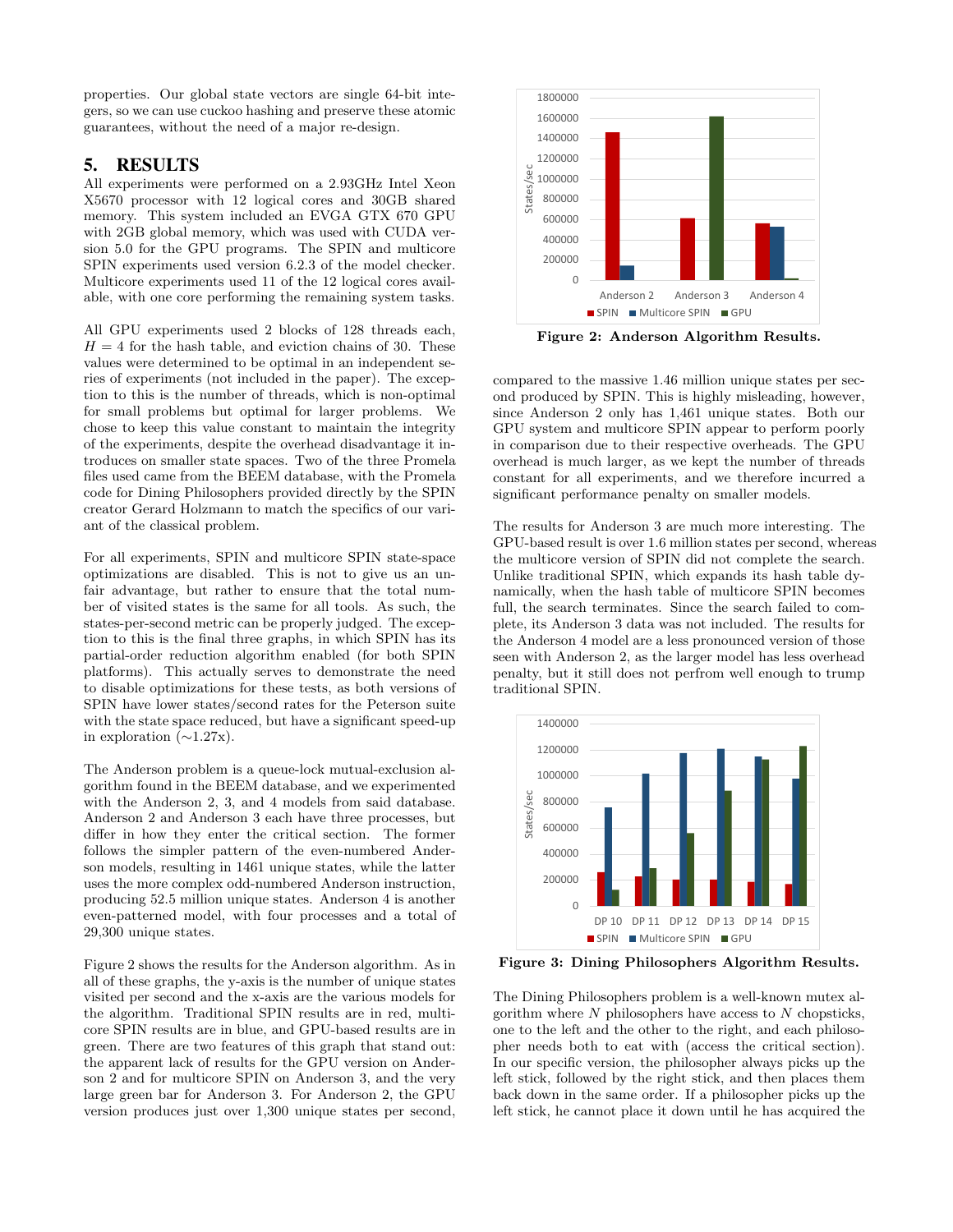right stick. Figure 3 shows the results for the problem for 10-15 philosopher processes. Dining Philosophers 15, which produces just over 9.3 million states, shows the GPU version coming out on top with performance decreasing until it reaches its minimum at 10 philosophers. This trend is the opposite of SPIN but for a similar reason. Just as the GPU experiences overhead regardless of the number of states visited, causing large penalties on models with fewer states, SPIN suffers overhead on larger models, since it needs to dynamically resize its hash table. As such, the GPU version is able to achieve 7.26x the number of states per second of SPIN at 15 philosophers, but only 0.48x for 10. Multicore SPIN has its peak performance at 13 processes, but maintains relatively high states-per-second rates for the other tests. At 14 processes, the performance of multicore SPIN and the GPU-based version is almost equal, with a slight edge going to the former.



Figure 4: Peterson Algorithm Results.

Figure 4 shows the results for the Peterson problem. This is a mutual-exclusion protocol for N processes, and can be found in the BEEM model-checking database. All four variants produce a relatively small number of states, peaking at 1.1 million for Peterson 4, with the fewest at 12,498 for Peterson 1. What is noteworthy about this set of experiments is that, once again, as the number of states climb, so does the performance of both our GPU-based system and multicore SPIN.

The logical question then is why did we stop at Peterson 4, instead of continuing to Peterson 5 and beyond until the overhead penalty vanished? The answer is that the number of states produced by Peterson 5 in some preliminary tests exceeded 1 billion. This is much larger than the number of states we can support on a hash table in 2GB of global GPU memory. That may quickly change, however, as the memory footprint of GPUs continues to frequently double in size. Based on this preliminary result, and the results from the other tests showing our top performance when states are at or above roughly 10 million in number, we are confident that we will come out on top for Peterson 5 when enough GPU memory becomes available.

The final three graphs, Figures 5-7, have SPIN's partialorder reduction (p.o.r.) algorithm enabled for the traditional SPIN and Multicore platforms. This algorithm is on by default for both platforms and is disabled with the flag



Figure 5: Anderson Results with Partial-Order Reduction for SPIN/Multicore.



Figure 6: Dining Philosophers Results with Partial-Order Reduction for SPIN/Multicore.

-DNOREDUCE. In our testing suite, the only problem that saw a reduction in the number of states with this flag removed was Peterson. The other two saw a slight performance penalty for running the algorithm without a statespace reduction, thereby still exploring the same number of states. Looking at Figure 7, it would seem that p.o.r. negatively impacted performance. This is not true, however. Although the number of unique states visited per second decreased, the total number of states, and therefore the execution time, decreased dramatically as well.

This is the one graph in the paper that is slightly misleading, since our system does not yet have this feature and therefore explores the entire search space. The reduced state space is still a subset of the original, and the state representation is still the same, but many superfluous states are skipped in order to achieve massive speed-up in state exploration.

We chose to include these experiments because we wanted to show the power of p.o.r. as a technique to achieve speed-up; the Peterson 4 and 3 models both take over 1.27x as long to run with it disabled, and there are other problems where this can be even more significant. The multicore version of SPIN sees similar gains on problems where p.o.r. has an impact on the state space. The performance penalty when it does not work is relatively minor, and is well below the overhead for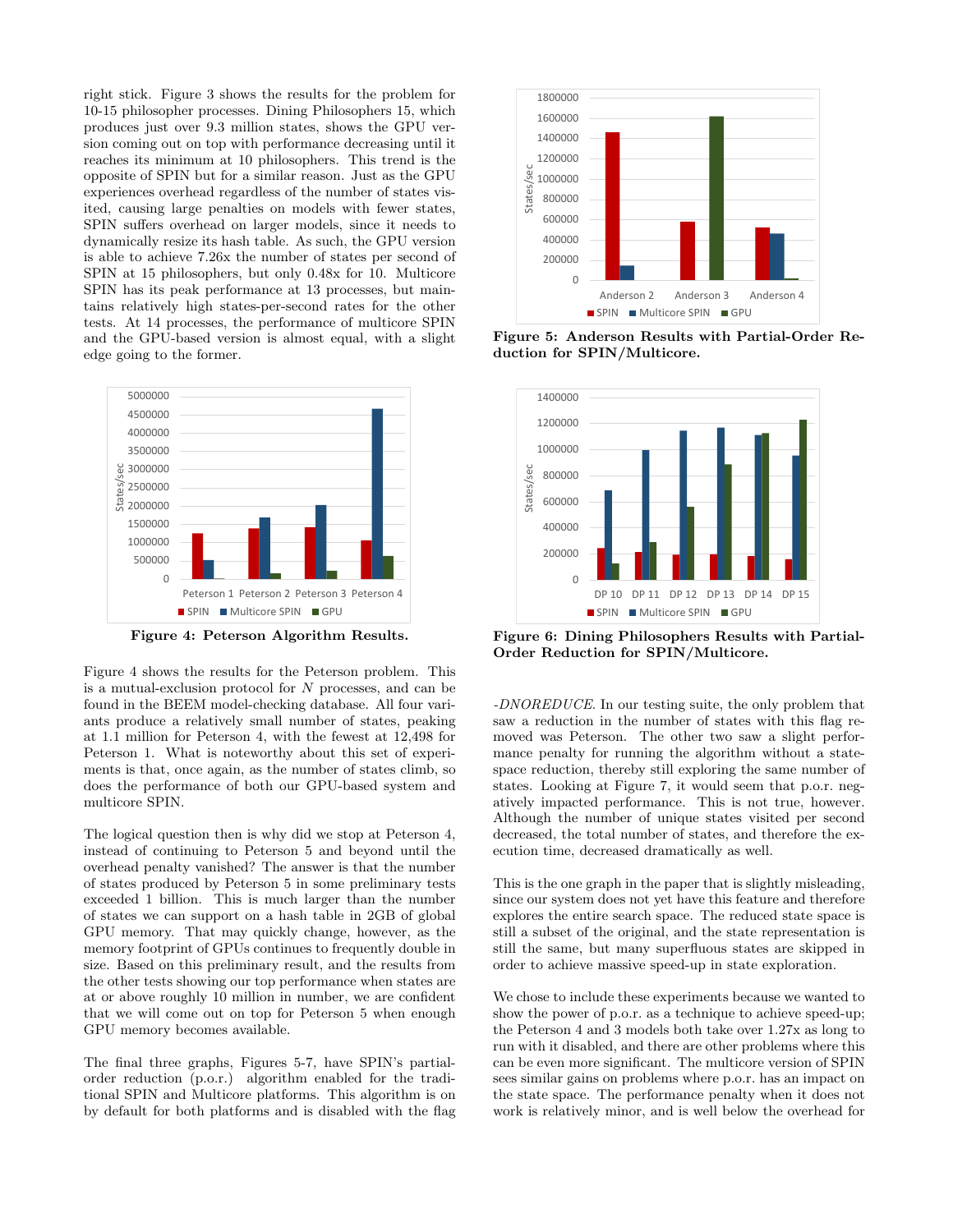

Figure 7: Peterson Results with Partial-Order Reduction for SPIN/Multicore.

running on the GPU. We plan on integrating p.o.r. with our GPU-based system to gain the available benefits.

We did not directly compare the performance of our system to GPUexplore [20]. While it was our intention to include this tool in our experiments, after running models with GPUexplore and speaking with one of the authors, we realized that any conclusions we would draw would not be apt. The reasons for this are two-fold: first, their system also requires a great deal of modeling by hand at this time, not unlike our own; second, the different state representation ends up having a significant impact on the number of states visited. The LTSs they use do not support variables, which impacts automatic model conversion, but also may alter the number of states visited. Upon running one of the provided models to completion, and running the equivalent model with SPIN, GPUexplore had not only not outperformed SPIN on the model, but produced an order of magnitude fewer unique states than the mainstay model checker. While this does not necessarily mean the results were not equivalent, it does mean that the states-per-second metric we have been measuring would have been difficult to interpret. If GPUexplore were to constantly produce less states, the metric would be unfairly biased in favor of our system. Instead, we chose not to include GPUexplore in our performance evaluation.

## 6. CONCLUSIONS

We set out to establish a GPGPU-parallel version of the 2012 multicore SPIN model checker [11]. While there still may be room for improvement, our initial results are quite strong. Although we incur significant overhead on smallersized problems due to the fact that we are using the 256 GPU threads for our experiments, we excel on problems with state spaces between approximately 10 million and 100 million states. The lower bound is due to overhead (below 10 million states, the overhead from maintaining 256 threads dominates), whereas the upper bound is due to the size of the GPU memory we had available. Since GPU memory sizes continue to double, this upper bound is ever-expanding.

Our best result was on the Dining Philosophers problem with 15 processes, where we achieved 7.26x speed-up when compared to traditional SPIN. We also managed to out-pace multicore SPIN. One may argue that this result is not very impressive considering the 256 threads used on the GPU versus the 11 logical cores used by multicore SPIN. Live, GPUbased state-space exploration, however, is a non-trivial problem, as evidenced by the considerations we needed to make for control-flow branching, memory footprint, and data transfer. See also [20], where 512-thread GPUexplore achieved results comparable to 10-core LTS<sub>MIN</sub>.

Future work will focus on continuing to improve our performance via further consideration of GPU memory types and coalesced access patterns, as well as new features such as dynamic memory allocation in the new version of CUDA. Dynamic memory allocation will figure prominently in the new hashing scheme we plan to develop, as we will use this facility to ensure high utilization of the hash table.

Future work will also involve the incorporation of many features found in SPIN, including optimizations such as partialorder reduction. We are also working on generating models directly from Promela or a similar Promela-like input format. Only with this feature could we truly be considered to have the GPU-version of the Simple Promela INterpreter, but we believe we are well on our way to this goal.

## 7. ACKNOWLEDGMENT

We would like to thank Gerard Holzmann for passing on to us implementation details of the SPIN model checker, supplying us with an optimal Promela encoding of the Dining Philosopher problem with which we could test our implementation, and for providing general direction as we worked on implementing his algorithm on the GPGPU architecture.

## 8. REFERENCES

- [1] D. A. Alcantara, A. Sharf, F. Abbasinejad, S. Sengupta, M. Mitzenmacher, J. D. Owens, and N. Amenta. Real-time parallel hashing on the GPU. In ACM SIGGRAPH Asia 2009 Papers, SIGGRAPH Asia '09, pages 154:1–154:9, New York, NY, USA, 2009. ACM.
- [2] D. A. F. Alcantara. Efficient hash tables on the GPU, 2011. Copyright - Copyright ProQuest, UMI Dissertations Publishing 2011; Last updated - 2014-01-23; First page - n/a; M3: Ph.D.
- [3] J. Barnat, P. Bauch, L. Brim, and M. Češka. Designing fast LTL model checking algorithms for many-core GPUs. Journal of Parallel and Distributed Computing, 72(9):1083–1097, 2012. Accelerators for High-Performance Computing.
- [4] J. Barnat, L. Brim, and P. Ročkai. Scalable multi-core LTL model-checking. In D. Bošnački and S. Edelkamp, editors, Proc. of SPIN 2007: the 14th international SPIN conference on Model checking software, volume 4595 of Lecture Notes in Computer Science, pages 187–203. Springer Berlin Heidelberg, 2007.
- [5] J. Barnat, L. Brim, and P. Ročkai. DiVinE multi-core - a parallel LTL model-checker. In S. Cha, J.-Y. Choi, M. Kim, I. Lee, and M. Viswanathan, editors, Proc. of ATVA 2008: the 6th International Symposium on Automated Technology for Verification and Analysis, Seoul, Korea, October 20-23, volume 5311 of Lecture